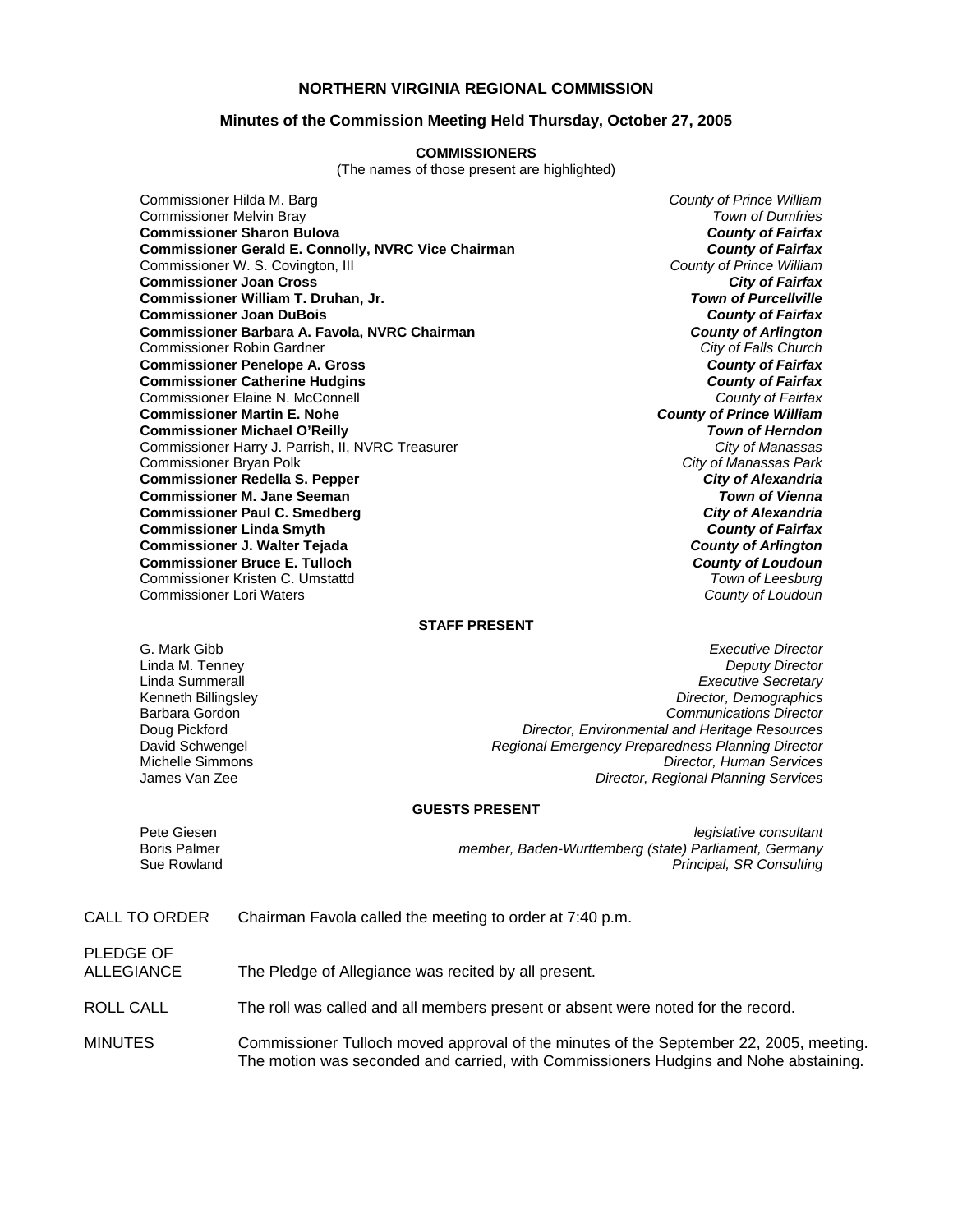| Summary Minutes of the Commission<br>October 27, 2005<br>Page 2<br><b>HURRICANE</b><br><b>KATRINA</b> |                                                                                                                                                                                                                                                                                                                                                                                                                                                                                                                                                                                                                                       |
|-------------------------------------------------------------------------------------------------------|---------------------------------------------------------------------------------------------------------------------------------------------------------------------------------------------------------------------------------------------------------------------------------------------------------------------------------------------------------------------------------------------------------------------------------------------------------------------------------------------------------------------------------------------------------------------------------------------------------------------------------------|
|                                                                                                       | Chairman Favola welcomed Craig Gerhart, County Executive for Prince William County.<br>Mr. Gerhart led a Northern Virginia regional task force to assist the city of New Orleans with<br>administrative and logistical matters after Hurricane Katrina. Chairman Favola also<br>welcomed Rob Stalzer, Deputy County Executive for Fairfax County, who led a successor<br>team upon Mr. Gerhart's return.                                                                                                                                                                                                                              |
| <b>Craig Gerhart</b>                                                                                  | Mr. Gerhart reported that prior to the Northern Virginia task force's deployment to New<br>Orleans, a team from North Carolina, assisted by Arlington County employees, was<br>deployed to operate New Orleans' emergency operations center (EOC).                                                                                                                                                                                                                                                                                                                                                                                    |
|                                                                                                       | Mr. Gerhart explained that shortly after Hurricane Katrina, the chief administrative officers<br>of the five major Northern Virginia jurisdictions decided to mobilize a regional team for<br>deployment within 72 hours. Mr. Gerhart led a 24-member Northern Virginia emergency<br>operations center management team to New Orleans. This task force worked with New<br>Orleans city staff, which he described as very committed and dedicated workers.                                                                                                                                                                             |
|                                                                                                       | Task Force Accomplishments:<br>• Established links between city and state EOCs<br>• Continued dewatering efforts<br>• Intensified collection of debris and trash<br>• Expedited efforts at recovering water and sewer service<br>• Regularized public safety services<br>• Installed a new integrated 911 system<br>• Established medical clinics<br>• Established food and water distribution sites<br>• Established a supply warehouse<br>• Established a media center<br>• Began critical incident stress assistance to first responders<br>• Connected Red Cross client assistance efforts with city employees and their families |
|                                                                                                       | Lessons Learned:<br>• Maintain local control of policy making<br>• Connection between decision makers and EOC operations is essential<br>• Unified command matters<br>• Emergency management, training and exercise is vital and must include state and<br>federal partners<br>• Flexibility is key<br>• Northern Virginia's regional emphasis is paying dividends                                                                                                                                                                                                                                                                    |
| <b>Rob Stalzer</b>                                                                                    | Mr. Stalzer commented that being part of this task force was a very exhilarating and<br>powerful professional experience. He thanked the elected officials for their support.                                                                                                                                                                                                                                                                                                                                                                                                                                                         |

 He noted that the Northern Virginia task force members developed relationships and trust with both city and federal employees, and they improved their own emergency management skills. Mr. Stalzer emphasized that experience matters: It is important for employees to not only receive training but also activation before an emergency, not during one.

 Additionally, communications — with the public, with the press, and within local government departments — is an absolutely essential function.

*questions and* 

*answers* On behalf of the members of the Northern Virginia Regional Commission, Commissioner Connolly told Messers. Gerhart and Stalzer the Commissioners are very proud of them. He added that New Orleans is an example of what happens when investment in local government is not made.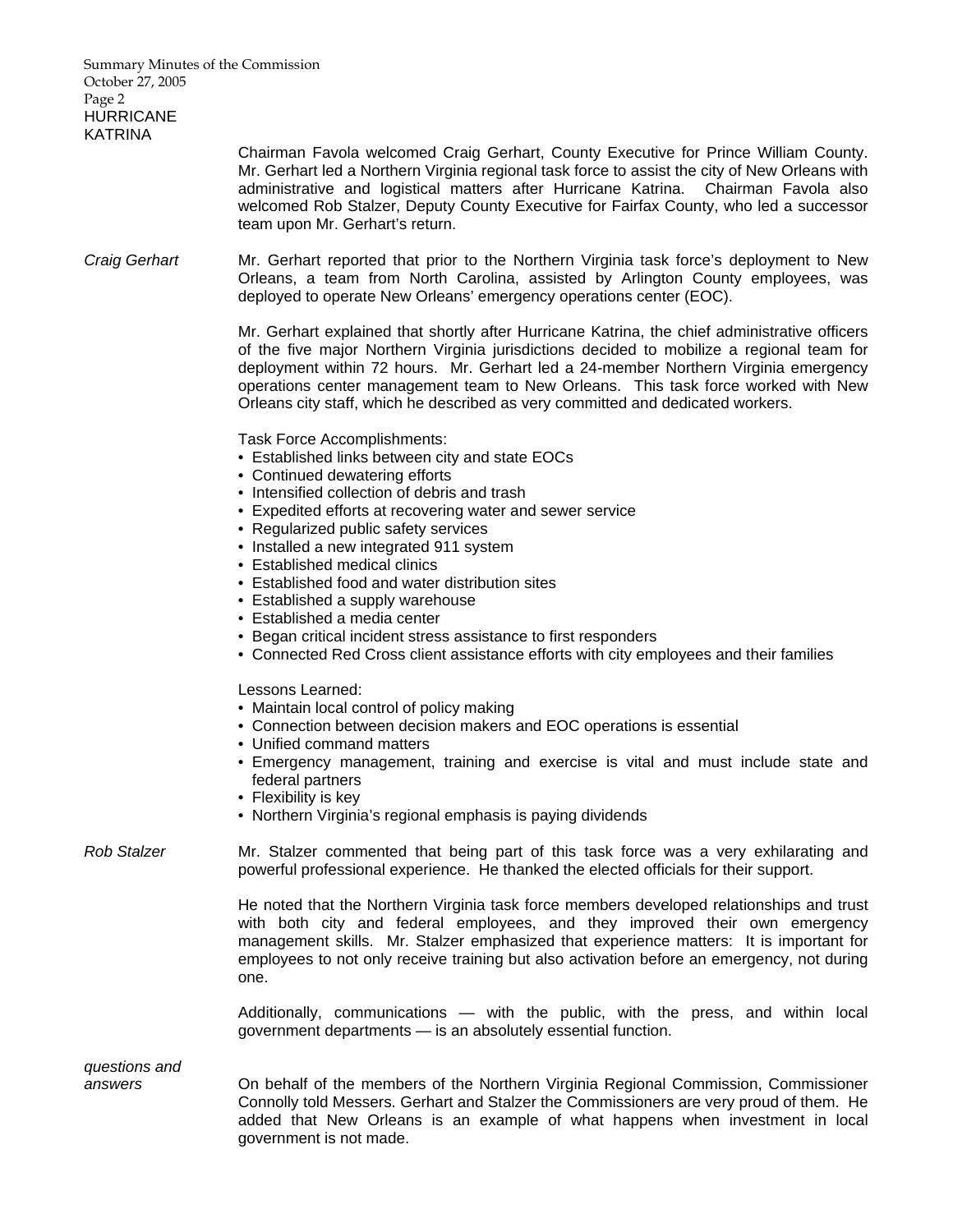Summary Minutes of the Commission October 27, 2005 Page 3

> Commissioner Gross mentioned that the Fairfax County Board of Supervisors recently received an extensive briefing on emergency planning by the county executive. After tonight's presentation, she feels even more confident that the Northern Virginia region is prepared to handle any emergency, commenting on the region's abundance of intraoperability.

> Commissioners also discussed the need to nurture first responders during emergencies as well as the need for animal-friendly emergency shelters.

- CONSENT AGENDA Commissioner Connolly moved approval of the Consent Agenda, consisting of the items outlined below. The motion was seconded and carried unanimously.
	- A. June Financial Reports
	- B. Resolution No. P06-07: Authorization to Submit a Funding Request to the Commonwealth Transportation Board for Development of a "Guide to Safe Bicycling and Walking in Virginia"

**EXECUTIVE** DIRECTOR'S REPORT

- A. Mr. Gibb reported that the Governor's regional BRAC Working Group held its second meeting at the NVRC office immediately before the Commission meeting.
- B. Mr. Gibb introduced and welcomed Boris Palmer, a member of the Baden-Wurttemberg state Parliament in Germany. Mr. Palmer is visiting the U.S. at the invitation of the U.S. Ambassador to Germany, with assistance from the German Marshall Fund. He is interested in learning more about the Commission's partnership with the Verband Region Stuttgart.
- C. Mr. Gibb reported on his weeklong trip to six cities in Germany, at the invitation of the U.S. Ambassador to Germany, to discuss the Commission's sister partnership with the Verband Region Stuttgart. Additionally, the city of Aachen, which has a sister city relationship with Arlington County, is forming a regional council and wants to enter into a dialog with NVRC. The Verband Region Stuttgart will send a delegation of staff and elected officials to NVRC in the spring to discuss tourism, economic development, transportation and the environment.

## CHAIRMAN'S

REPORT

- A. Chairman Favola announced that Commissioner Connolly received the AHOME Preservation Award for his leadership, courage and innovation in preserving affordable housing in the Fairfax-Falls Church area. Commissioner Connolly added that the entire Fairfax County Board of Supervisors deserves recognition for supporting his "One Penny for Housing" program.
- B. Chairman Favola also congratulated Commissioner O'Reilly, who is being honored on November 1 with a Public Policy Leadership Award. The Center for Nonprofit Advancement presents its Phyllis Campbell Newsome Public Policy Leadership award to public officials demonstrating exceptional work in our communities.
	- C. The current committee roster will be emailed to the Commissioners, who are asked to let the secretary know if there are any changes.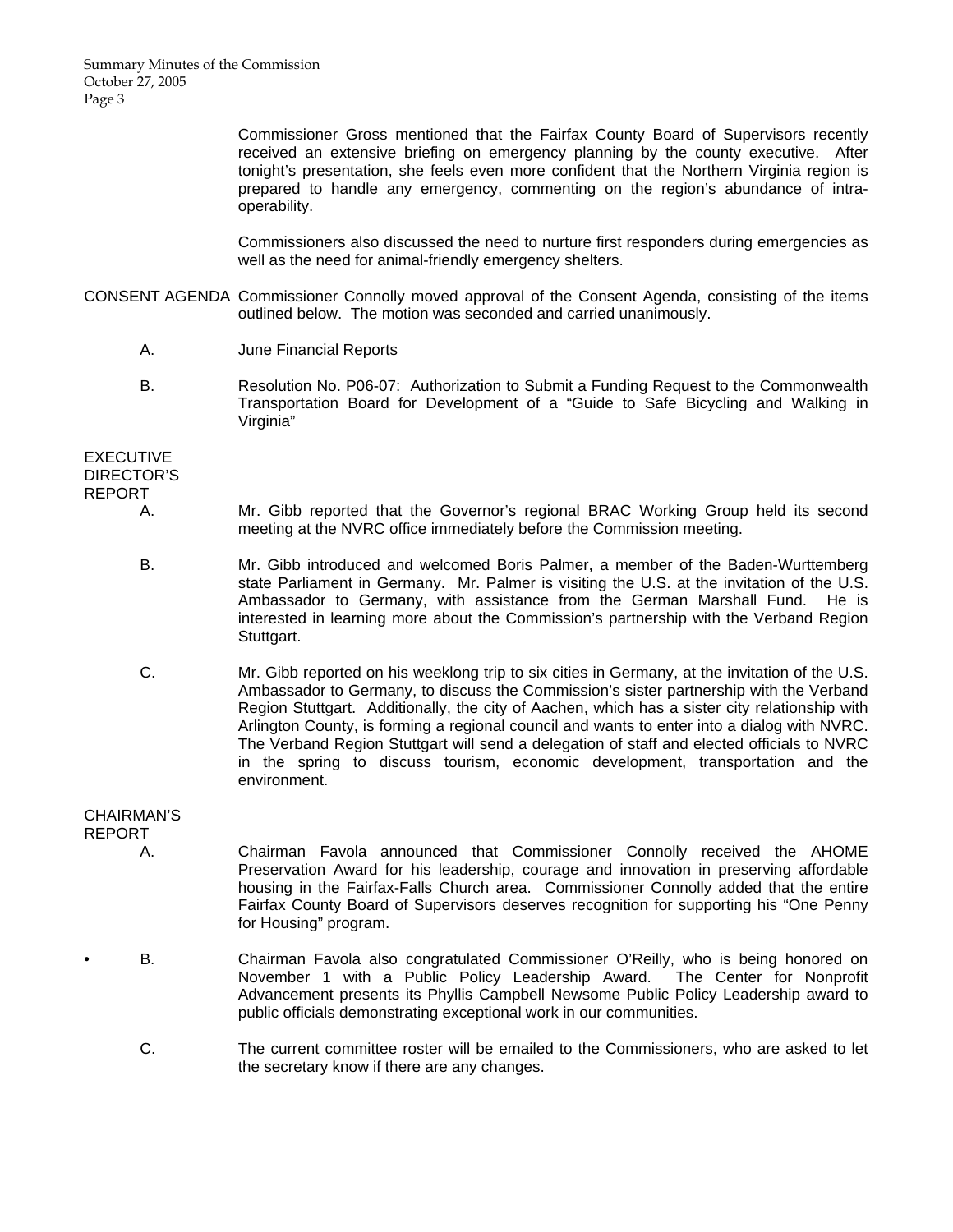Summary Minutes of the Commission October 27, 2005 Page 4 **PRELIMINARY** FY 2007 BUDGET

AND PROGRAMS Mr. Gibb reported that this is the third year of the Commission's three-year fiscal restoration plan, bringing the per capita dues rate to 50 cents. Commissioner Bulova moved adoption of Resolution No. P06-09. The motion was seconded and carried, with Commissioners Connolly and Smedberg abstaining.

> Replying to Commissioner Gross's inquiry, Mr. Gibb said the four unfilled positions will remain vacant until additional funding is secured. Chairman Favola reminded the members that the dues per capita rate had not been increased for 17 years and the state contribution has been diminishing. Commissioner Bulova inquired about funding for staffing the Northern Virginia Transportation Authority. Mr. Gibb reported that state funding for the past two fiscal years was just received. A budget amendment needs to go forward for this new biennium budget to secure funding for Fiscal Years 2006 and 2007. Commissioner Connolly confirmed this funding request is included in the Commission's Legislative Platform.

LETTER ON FEDERAL **RESPONSIBILITY** FOR<br>IMMIGRATION

A revised draft letter was distributed. Commissioner Gross moved adoption of the revised draft. The motion was seconded. Commissioner Tejada spoke in favor of the revised draft. Commissioner Connolly moved deletion of the last sentence in the second to last paragraph, substituting "Those are and should remain federal responsibilities." The motion was seconded. The letter as amended carried with Commissioner Nohe abstaining.

# WHITMAN-WALKER

CLINIC A revised proposed plan of action was distributed. Mr. Gibb explained this is a dual plan to both monitor Whitman-Walker Clinic's finances and operation and assess its service delivery for the Northern Virginia region. The four-person advisory council will report back to the governing bodies of Alexandria, Arlington and Fairfax County and NVRC on Whitman-Walker's progress and activities.

> Commissioner Connolly endorsed this approach but said the Commission needs to focus on Whitman-Walker's ill-advised decision to cease delivery of services to part of the region. He believes that a local elected official from Northern Virginia should be appointed to Whitman-Walker's Board of Directors.

> Ms. Simmons reported that both the D.C. HIV/AIDS Office and HRSA support Northern Virginia's exploration of other AIDS services providers to provide services in lieu of Whitman-Walker Clinic of Northern Virginia.

DRAFT LEGISLATIVE

PLATFORM Staff distributed a draft platform. Commissioner Connolly reported the Legislative Committee had met twice. The draft platform for the 2006 General Assembly is similar to last year's. The position on transportation funding is the same regional position adopted by the Northern Virginia Transportation Authority. There are two new positions on condominium conversions and a new position on Urban/Suburban BMP Cost Share and Tax Credit Program.

> Commissioner Tulloch advised the members that December 8 is the date for pre-filing by the General Assembly members. Since the Commission does not meet before then, he moved approval of the 2006 Legislative Platform so the jurisdictions' legislative liaisons can move these items forward. The motion was seconded.